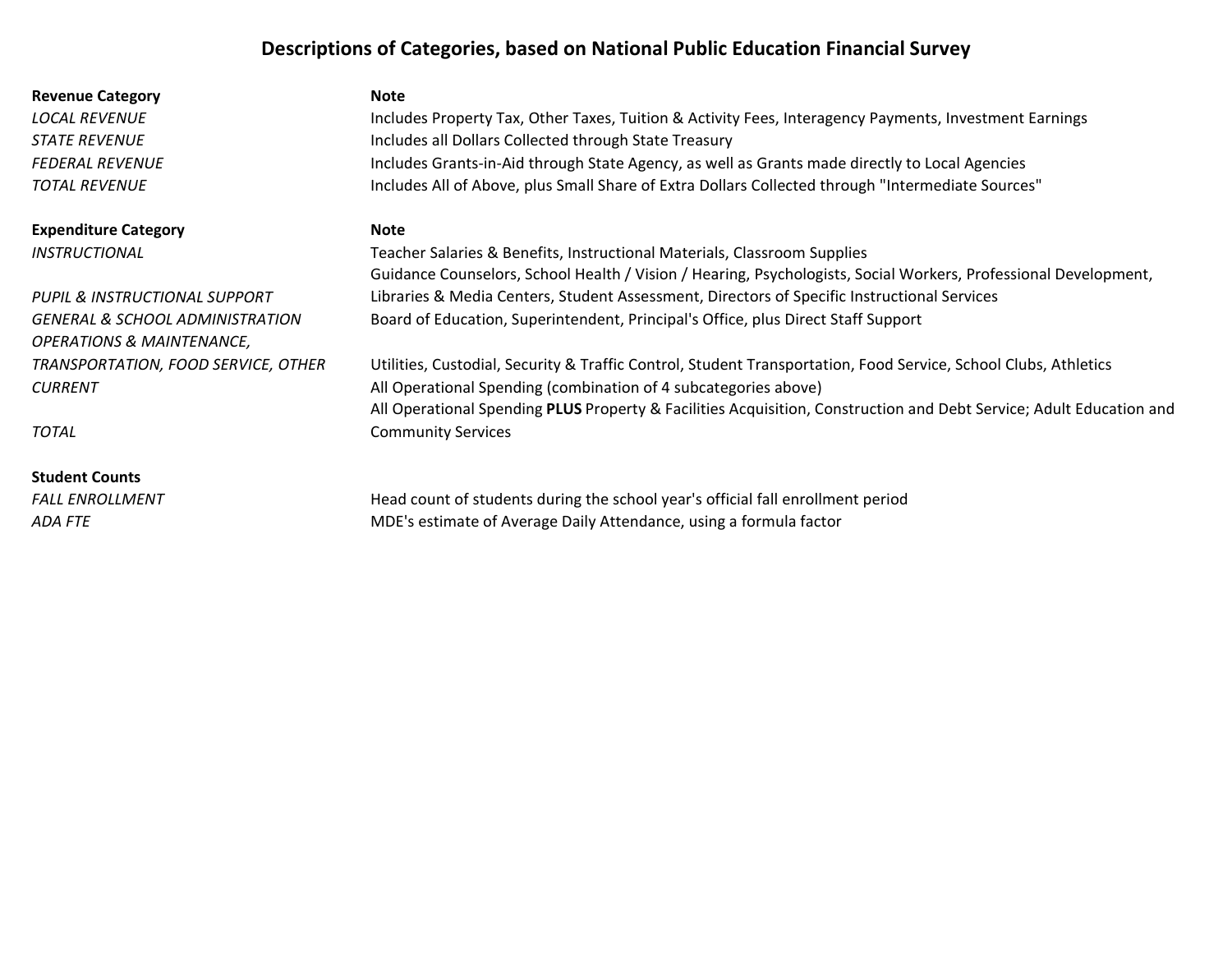|        |                   |                 | <b>REVENUE</b>   |                 |                  |                  |                 | <b>EXPENDITURES</b> |                 |                  |                  |                         |
|--------|-------------------|-----------------|------------------|-----------------|------------------|------------------|-----------------|---------------------|-----------------|------------------|------------------|-------------------------|
|        |                   |                 |                  |                 |                  |                  |                 |                     | Operations,     |                  |                  |                         |
|        |                   |                 |                  |                 |                  |                  | Pupil &         | General &           | Maintenance,    |                  |                  |                         |
| Fiscal | Total             |                 |                  |                 |                  |                  | Instructional   | School              | Food Service,   |                  |                  |                         |
| Year   | <b>Enrollment</b> | Local           | State            | Federal         | Total            | Instructional    | Support         | Administration      | Other           | <b>Current</b>   | <b>TOTAL</b>     | <b>Inflation Factor</b> |
| 2004   | ,690,990          | \$5,423,710,905 | \$11,146,466,320 | \$1,450,861,003 | \$18,032,873,874 | \$9,103,851,737  | \$1,895,037,618 | \$1,317,407,425     | \$3,666,747,696 | \$15,983,044,476 | \$18,568,583,980 | 1.414091                |
| 2005   | 1,685,161         | \$5,765,349,468 | \$11,043,486,182 | \$1,545,106,279 | \$18,365,247,042 | \$9,298,039,186  | \$1,976,238,173 | \$1,337,259,602     | \$3,742,383,705 | \$16,353,920,666 | \$18,798,355,884 | 1.372780                |
| 2006   | 1,679,337         | \$6,148,132,293 | \$11,259,665,575 | \$1,560,518,169 | \$18,979,122,261 | \$9,442,946,442  | \$2,037,627,201 | \$1,342,106,304     | \$3,863,380,535 | \$16,686,060,483 | \$19,031,041,584 | 1.322420                |
| 2007   | 1,657,998         | \$6,513,784,217 | \$11,484,187,079 | \$1,576,489,613 | \$19,584,790,778 | \$9,655,039,251  | \$2,104,359,483 | \$1,356,653,232     | \$3,898,198,111 | \$17,014,250,078 | \$19,120,816,282 | 1.289084                |
| 2008   | 1,645,742         | \$6,788,623,180 | \$11,275,807,364 | \$1,531,532,823 | \$19,607,278,343 | \$9,658,592,377  | \$2,086,382,077 | \$1,336,934,250     | \$3,959,066,746 | \$17,040,975,450 | \$18,897,719,196 | 1.243026                |
| 2009   | 1,612,425         | \$6,414,811,641 | \$10,898,775,653 | \$2,251,499,454 | \$19,575,512,208 | \$9,843,731,351  | \$2,127,012,766 | \$1,346,350,006     | \$3,900,490,005 | \$17,217,584,128 | \$19,026,197,657 | 1.225908                |
| 2010   | 1,580,775         | \$6,252,852,161 | \$10,453,952,664 | \$2,558,914,512 | \$19,275,026,168 | \$9,913,890,832  | \$2,188,034,712 | \$1,310,788,577     | \$3,814,801,329 | \$17,227,515,450 | \$18,952,344,247 | 1.214160                |
| 2011   | 1,561,672         | \$5,822,895,644 | \$10,614,771,662 | \$2,561,462,786 | \$19,010,065,582 | \$9,672,942,149  | \$2,158,808,356 | \$1,257,977,981     | \$3,697,532,236 | \$16,787,260,722 | \$18,554,281,152 | 1.190260                |
| 2012   | 1,543,588         | \$5,892,882,753 | \$10,552,077,037 | \$2,006,847,534 | \$18,466,673,841 | \$9,569,154,444  | \$2,070,737,835 | \$1,237,650,385     | \$3,607,480,112 | \$16,485,022,777 | \$18,173,207,715 | 1.156377                |
| 2013   | 1,529,887         | \$5,653,391,902 | \$10,589,987,492 | \$1,770,219,101 | \$18,027,699,142 | \$9,454,948,024  | \$2,052,270,962 | \$1,244,922,943     | \$3,603,350,511 | \$16,355,492,440 | \$17,795,627,096 | 1.137449                |
| 2014   | 1,516,371         | \$5,563,861,749 | \$10,684,130,318 | \$1,695,192,456 | \$17,955,853,211 | \$9,486,701,508  | \$2,067,687,933 | \$1,271,774,867     | \$3,667,411,161 | \$16,493,575,469 | \$17,755,325,378 | 1.119954                |
| 2015   | 1,499,041         | \$5,944,445,564 | \$11,706,291,393 | \$1,785,600,268 | \$19,452,848,801 | \$9,686,774,026  | \$2,142,266,127 | \$1,305,584,937     | \$3,714,509,901 | \$16,849,134,990 | \$18,221,617,138 | 1.111857                |
| 2016   | 1,483,645         | \$6,122,896,972 | \$11,937,148,080 | \$1,761,671,446 | \$19,839,479,680 | \$9,766,683,410  | \$2,197,620,567 | \$1,317,873,563     | \$3,694,985,725 | \$16,977,163,264 | \$18,488,206,136 | 1.104410                |
| 2017   | ,476,450          | \$6,194,920,929 | \$12,224,089,504 | \$1,734,556,540 | \$20,171,124,062 | \$9,875,809,875  | \$2,232,580,290 | \$1,346,628,382     | \$3,751,102,972 | \$17,206,121,519 | \$18,889,660,739 | 1.084461                |
| 2018   | 1,468,256         | \$6,528,730,993 | \$12,619,414,333 | \$1,750,770,467 | \$20,921,364,205 | \$10,159,181,530 | \$2,323,527,750 | \$1,381,358,976     | \$3,859,829,452 | \$17,723,897,709 | \$19,651,910,546 | 1.060554                |
| 2019   | 1,453,135         | \$6,862,195,970 | \$12,859,538,365 | \$1,795,884,520 | \$21,540,677,953 | \$10,314,392,566 | \$2,443,301,788 | \$1,406,038,878     | \$3,964,806,807 | \$18,128,540,038 | \$20,201,022,293 | 1.039022                |
| 2020   | 1,444,258         | \$7,111,222,887 | \$13,003,148,329 | \$1,954,522,022 | \$22,091,387,643 | \$10,480,254,214 | \$2,553,460,409 | \$1,434,297,468     | \$3,965,987,844 | \$18,433,999,935 | \$20,677,524,154 | 1.023018                |
| 2021   | 1,398,399         | \$7,141,610,249 | \$13,500,617,455 | \$2,944,229,803 | \$23,605,800,106 | \$10,825,672,593 | \$2,714,461,928 | \$1,479,833,479     | \$4,123,363,333 | \$19,144,739,504 | \$21,808,395,563 | 1.000000                |

Fiscal calculations made from National Public Education Financial Survey data, provided by Michigan Department of Education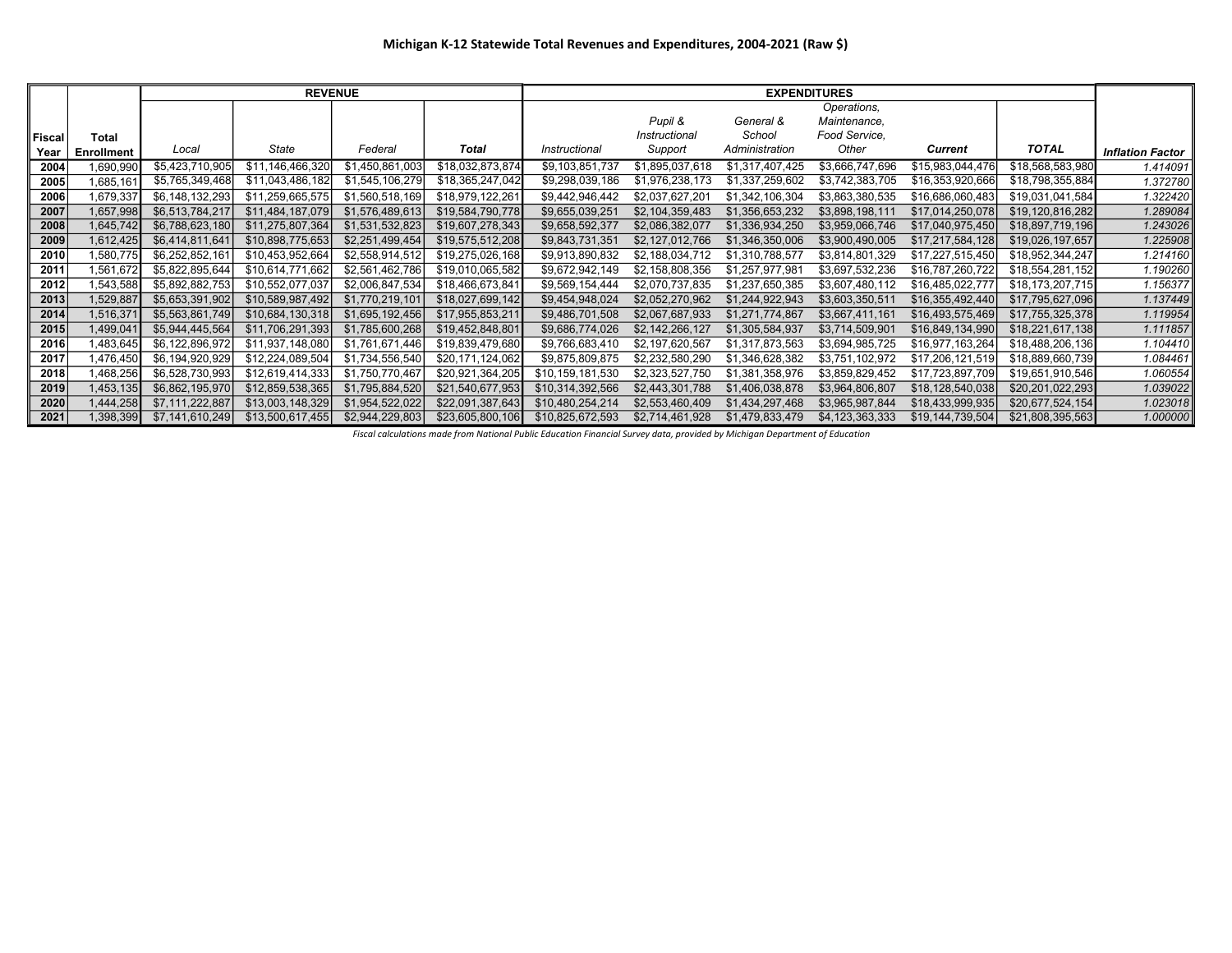# MI Per-Pupil Enrollment Financial Trends, 2004-2021 (Raw \$)

|               |                   |         |              | <b>REVENUE</b> |          |              |             |              |              |          |          |                         |
|---------------|-------------------|---------|--------------|----------------|----------|--------------|-------------|--------------|--------------|----------|----------|-------------------------|
|               |                   |         |              |                |          |              |             |              | OPS,         |          |          |                         |
|               |                   |         |              |                |          |              | PUP&        |              | TRNSP,       |          |          |                         |
| <b>Fiscal</b> | <b>Total</b>      |         |              |                |          |              | <b>INST</b> |              | F SVC,       |          |          |                         |
| Year          | <b>Enrollment</b> | Local   | <b>State</b> | Federal        | Total    | <b>INSTR</b> | <b>SUPT</b> | <b>ADMIN</b> | <b>OTHER</b> | Current  | Total    | <b>Inflation Factor</b> |
| 2004          | 1,690,990         | \$3,207 | \$6,592      | \$858          | \$10,664 | \$5,384      | \$1,121     | \$779        | \$2,168      | \$9,452  | \$10,981 | 1.414091                |
| 2005          | 1,685,161         | \$3,421 | \$6,553      | \$917          | \$10,898 | \$5,518      | \$1,173     | \$794        | \$2,221      | \$9,705  | \$11,155 | 1.372780                |
| 2006          | 1,679,337         | \$3,661 | \$6,705      | \$929          | \$11,302 | \$5,623      | \$1,213     | \$799        | \$2,301      | \$9,936  | \$11,332 | 1.322420                |
| 2007          | 1,657,998         | \$3,929 | \$6,927      | \$951          | \$11,812 | \$5,823      | \$1,269     | \$818        | \$2,351      | \$10,262 | \$11,532 | 1.289084                |
| 2008          | 1,645,742         | \$4,125 | \$6,852      | \$931          | \$11,914 | \$5,869      | \$1,268     | \$812        | \$2,406      | \$10,355 | \$11,483 | 1.243026                |
| 2009          | 1,612,425         | \$3,978 | \$6,759      | \$1,396        | \$12,140 | \$6,105      | \$1,319     | \$835        | \$2,419      | \$10,678 | \$11,800 | 1.225908                |
| 2010          | 1,580,775         | \$3,956 | \$6,613      | \$1,619        | \$12,193 | \$6,272      | \$1,384     | \$829        | \$2,413      | \$10,898 | \$11,989 | 1.214160                |
| 2011          | 1,561,672         | \$3,729 | \$6,797      | \$1,640        | \$12,173 | \$6,194      | \$1,382     | \$806        | \$2,368      | \$10,750 | \$11,881 | 1.190260                |
| 2012          | 1,543,588         | \$3,818 | \$6,836      | \$1,300        | \$11,963 | \$6,199      | \$1,342     | \$802        | \$2,337      | \$10,680 | \$11,773 | 1.156377                |
| 2013          | 1,529,887         | \$3,695 | \$6,922      | \$1,157        | \$11,784 | \$6,180      | \$1,341     | \$814        | \$2,355      | \$10,691 | \$11,632 | 1.137449                |
| 2014          | 1,516,371         | \$3,669 | \$7,046      | \$1,118        | \$11,841 | \$6,256      | \$1,364     | \$839        | \$2,419      | \$10,877 | \$11,709 | 1.119954                |
| 2015          | 1,499,041         | \$3,965 | \$7,809      | \$1,191        | \$12,977 | \$6,462      | \$1,429     | \$871        | \$2,478      | \$11,240 | \$12,156 | 1.111857                |
| 2016          | 1,483,645         | \$4,127 | \$8,046      | \$1,187        | \$13,372 | \$6,583      | \$1,481     | \$888        | \$2,490      | \$11,443 | \$12,461 | 1.104410                |
| 2017          | 1,476,450         | \$4,196 | \$8,279      | \$1,175        | \$13,662 | \$6,689      | \$1,512     | \$912        | \$2,541      | \$11,654 | \$12,794 | 1.084461                |
| 2018          | 1,468,256         | \$4,447 | \$8,595      | \$1,192        | \$14,249 | \$6,919      | \$1,583     | \$941        | \$2,629      | \$12,071 | \$13,385 | 1.060554                |
| 2019          | 1,453,135         | \$4,722 | \$8,850      | \$1,236        | \$14,824 | \$7,098      | \$1,681     | \$968        | \$2,728      | \$12,475 | \$13,902 | 1.039022                |
| 2020          | 1,444,258         | \$4,924 | \$9,003      | \$1,353        | \$15,296 | \$7,256      | \$1,768     | \$993        | \$2,746      | \$12,764 | \$14,317 | 1.023018                |
| 2021          | 1,398,399         | \$5,107 | \$9,654      | \$2,105        | \$16,881 | \$7,741      | \$1,941     | \$1,058      | \$2,949      | \$13,690 | \$15,595 | 1.000000                |

Fiscal calculations made from National Public Education Financial Survey data, provided by Michigan Department of Education

Enrollment data: Michigan Dept. of Education, Center for Educational Performance and Information, https://www.mischooldata.org/DistrictSchoolProfiles2/StudentInformation/StudentCounts/StudentCount.aspx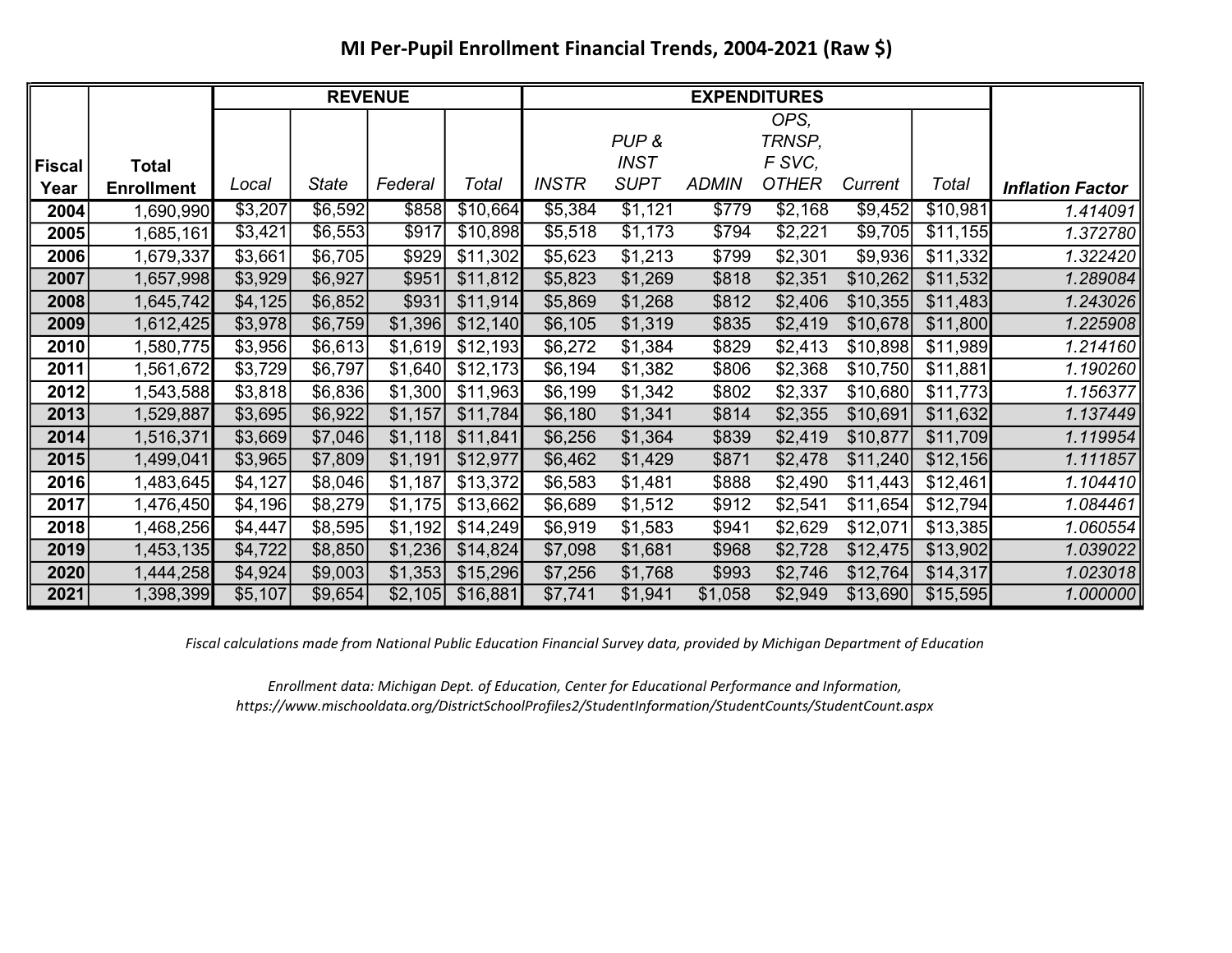# Michigan K-12 Statewide Revenues and Expenditures Per FTE Student, 2004-2021 (Raw \$)

|                    |                   |         |              | <b>REVENUE</b> |          |              |             |              | <b>EXPENDITURES</b> |          |           |                         |
|--------------------|-------------------|---------|--------------|----------------|----------|--------------|-------------|--------------|---------------------|----------|-----------|-------------------------|
|                    |                   |         |              |                |          |              |             |              | OPS,                |          |           |                         |
|                    |                   |         |              |                |          |              | PUP&        |              | TRNSP,              |          |           |                         |
|                    | <b>Total</b>      |         |              |                |          |              | <b>INST</b> |              | F SVC,              |          |           |                         |
| <b>Fiscal Year</b> | <b>Enrollment</b> | Local   | <b>State</b> | Federal        | Total    | <b>INSTR</b> | <b>SUPT</b> | <b>ADMIN</b> | <b>OTHER</b>        | Current  | Total     | <b>Inflation Factor</b> |
| 2004               | 1,590,555         | \$3,410 | \$7,008      | \$912          | \$11,337 | \$5,724      | \$1,191     | \$828        | \$2,305             | \$10,049 | \$11,674  | 1.414091                |
| 2005               | 1,583,496         | \$3,641 | \$6,974      | \$976          | \$11,598 | \$5,872      | \$1,248     | \$844        | \$2,363             | \$10,328 | \$11,871  | 1.372780                |
| 2006               | 1,574,023         | \$3,906 | \$7,153      | \$991          | \$12,058 | \$5,999      | \$1,295     | \$853        | \$2,454             | \$10,601 | \$12,091  | 1.322420                |
| 2007               | 1,556,297         | \$4,185 | \$7,379      | \$1,013        | \$12,584 | \$6,204      | \$1,352     | \$872        | \$2,505             | \$10,933 | \$12,286  | 1.289084                |
| 2008               | 1,528,815         | \$4,440 | \$7,376      | \$1,002        | \$12,825 | \$6,318      | \$1,365     | \$874        | \$2,590             | \$11,147 | \$12,361  | 1.243026                |
| 2009               | 1,498,106         | \$4,282 | \$7,275      | \$1,503        | \$13,067 | \$6,571      | \$1,420     | \$899        | \$2,604             | \$11,493 | \$12,700  | 1.225908                |
| 2010               | 1,477,312         | \$4,233 | \$7,076      | \$1,732        | \$13,047 | \$6,711      | \$1,481     | \$887        | \$2,582             | \$11,661 | \$12,829  | 1.214160                |
| 2011               | 1,452,125         | \$4,010 | \$7,310      | \$1,764        | \$13,091 | \$6,661      | \$1,487     | \$866        | \$2,546             | \$11,560 | \$12,777  | 1.190260                |
| 2012               | 1,438,257         | \$4,097 | \$7,337      | \$1,395        | \$12,840 | \$6,653      | \$1,440     | \$861        | \$2,508             | \$11,462 | \$12,636  | 1.156377                |
| 2013               | 1,422,822         | \$3,973 | \$7,443      | \$1,244        | \$12,670 | \$6,645      | \$1,442     | \$875        | \$2,533             | \$11,495 | \$12,507  | 1.137449                |
| 2014               | 1,412,373         | \$3,939 | \$7,565      | \$1,200        | \$12,713 | \$6,717      | \$1,464     | \$900        | \$2,597             | \$11,678 | \$12,571  | 1.119954                |
| 2015               | 1,398,468         | \$4,251 | \$8,371      | \$1,277        | \$13,910 | \$6,927      | \$1,532     | \$934        | \$2,656             | \$12,048 | \$13,030  | 1.111857                |
| 2016               | 1,386,657         | \$4,416 | \$8,609      | \$1,270        | \$14,307 | \$7,043      | \$1,585     | \$950        | \$2,665             | \$12,243 | \$13,333  | 1.104410                |
| 2017               | 1,382,188         | \$4,482 | \$8,844      | \$1,255        | \$14,594 | \$7,145      | \$1,615     | \$974        | \$2,714             | \$12,448 | \$13,666  | 1.084461                |
| 2018               | 1,374,514         | \$4,750 | \$9,181      | \$1,274        | \$15,221 | \$7,391      | \$1,690     | \$1,005      | \$2,808             | \$12,895 | \$14,297  | 1.060554                |
| 2019               | 1,361,496         | \$5,040 | \$9,445      | \$1,319        | \$15,821 | \$7,576      | \$1,795     | \$1,033      | \$2,912             | \$13,315 | \$14,837  | 1.039022                |
| 2020               | 1,353,392         | \$5,254 | \$9,608      | \$1,444        | \$16,323 | \$7,744      | \$1,887     | \$1,060      | \$2,930             | \$13,621 | \$15,278  | 1.023018                |
| 2021               | 1,302,566         | \$5,277 | \$9,975      | \$2,175        | \$17,442 | \$7,999      | \$2,006     | \$1,093      | \$3,047             | \$14,146 | \$16, 114 | 1.000000                |

Fiscal calculations and student FTE counts taken from National Public Education Financial Survey data, provided by Michigan Department of Education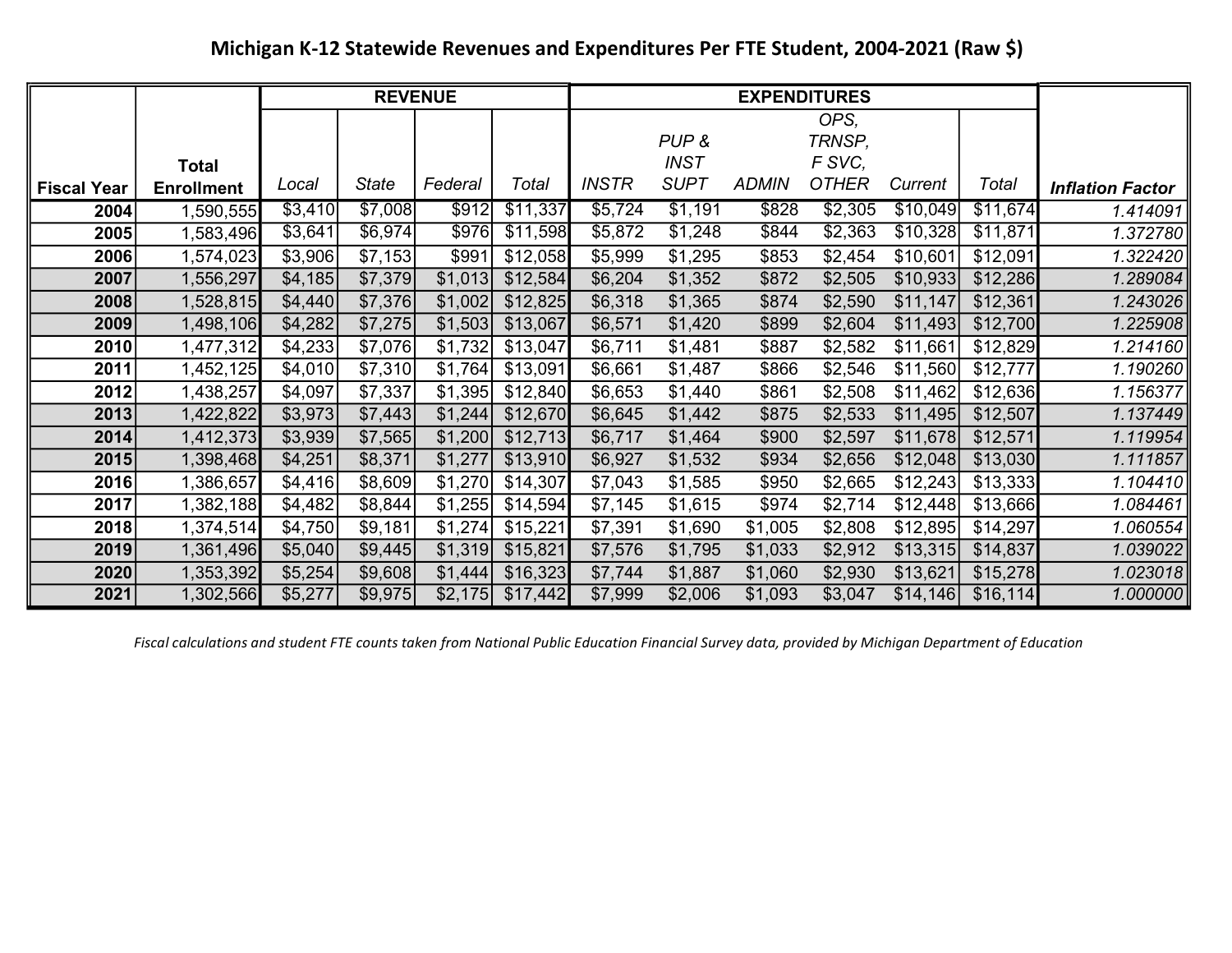|        |            |                 | <b>REVENUE</b>   |                 |                  | <b>EXPENDITURES</b> |                       |                  |                   |                  |                  |                         |  |
|--------|------------|-----------------|------------------|-----------------|------------------|---------------------|-----------------------|------------------|-------------------|------------------|------------------|-------------------------|--|
|        |            |                 |                  |                 |                  |                     |                       |                  | Operations.       |                  |                  |                         |  |
| Fiscal | Total      |                 |                  |                 |                  |                     | Pupil & Instructional | General & School | Maintenance, Food |                  |                  |                         |  |
| Year   | Enrollment | Local           | State            | Federal         | Total            | Instructional       | Support               | Administration   | Service, Other    | Current          | Total            | <b>Inflation Factor</b> |  |
| 2004   | 1,690,990  | \$7,669,620,777 | \$15,762,117,705 | \$2,051,649,486 | \$25,500,124,650 | \$12,873,674,807    | \$2,679,755,640       | \$1,862,933,983  | \$5,185,114,916   | \$22,601,479,346 | \$26,257,667,489 | 1.414091                |  |
| 2005   | 1,685,161  | \$7,914,556,443 | \$15,160,276,960 | \$2,121,090,998 | \$25,211,443,835 | \$12,764,162,234    | \$2,712,940,239       | \$1,835,763,236  | \$5,137,469,503   | \$22,450,335,212 | \$25,806,006,990 | 1.372780                |  |
| 2006   | 1,679,337  | \$8,130,413,106 | \$14,890,006,950 | \$2,063,660,438 | \$25,098,370,86  | \$12,487,541,234    | \$2,694,598,963       | \$1,774,828,219  | \$5,109,011,687   | \$22,065,980,104 | \$25,167,030,012 | 1.322420                |  |
| 2007   | 1,657,998  | \$8,396,815,014 | \$14,804,081,817 | \$2,032,227,536 | \$25,246,440,435 | \$12,446,156,618    | \$2,712,696,140       | \$1,748,839,975  | \$5,025,104,814   | \$21,932,797,547 | \$24,648,338,336 | 1.289084                |  |
| 2008   | 1,645,742  | \$8,438,435,117 | \$14,016,121,724 | \$1,903,735,118 | \$24,372,356,770 | \$12,005,881,448    | \$2,593,427,168       | \$1,661,844,033  | \$4,921,222,901   | \$21,182,375,550 | \$23,490,356,302 | 1.243026                |  |
| 2009   | 1,612,425  | \$7,863,968,909 | \$13,360,896,263 | \$2,760,131,193 | \$23,997,777,020 | \$12,067,509,013    | \$2,607,521,966       | \$1,650,501,243  | \$4,781,641,901   | \$21,107,174,123 | \$23,324,367,917 | 1.225908                |  |
| 2010   | 1,580,775  | \$7,591,962,980 | \$12,692,771,167 | \$3,106,931,644 | \$23,402,965,772 | \$12,037,049,693    | \$2,656,624,226       | \$1,591,507,059  | \$4,631,779,182   | \$20,916,960,159 | \$23,011,178,291 | 1.214160                |  |
| 2011   | 1,561,672  | \$6,930,759,769 | \$12,634,338,118 | \$3,048,806,696 | \$22,626,920,660 | \$11,513,316,122    | \$2,569,543,234       | \$1,497,320,872  | \$4,401,024,719   | \$19,981,204,947 | \$22,084,418,684 | 1.190260                |  |
| 2012   | 1,543,588  | \$6,814,394,079 | \$12,202,179,188 | \$2,320,672,331 | \$21,354,436,896 | \$11,065,550,108    | \$2,394,553,605       | \$1,431,190,439  | \$4,171,607,029   | \$19,062,901,184 | \$21,015,079,418 | 1.156377                |  |
| 2013   | 1,529,887  | \$6,430,444,966 | \$12,045,570,683 | \$2,013,533,946 | \$20,505,588,361 | \$10,754,521,175    | \$2,334,353,553       | \$1,416,036,357  | \$4,098,627,435   | \$18,603,538,520 | \$20,241,618,245 | 1.137449                |  |
| 2014   | 1,516,371  | \$6,231,269,221 | \$11,965,734,486 | \$1,898,537,572 | \$20,109,729,627 | \$10,624,669,301    | \$2,315,715,371       | \$1,424,329,349  | \$4,107,331,799   | \$18,472,045,821 | \$19,885,147,678 | 1.119954                |  |
| 2015   | 1,499,041  | \$6,609,373,411 | \$13,015,722,029 | \$1,985,332,157 | \$21,628,786,109 | \$10,770,307,508    | \$2,381,893,589       | \$1,451,623,751  | \$4,130,003,835   | \$18,733,828,683 | \$20,259,832,566 | 1.111857                |  |
| 2016   | 1,483,645  | \$6,762,188,645 | \$13,183,505,711 | \$1,945,607,562 | \$21,910,919,753 | \$10,786,422,825    | \$2,427,074,130       | \$1,455,472,742  | \$4,080,779,185   | \$18,749,748,880 | \$20,418,559,739 | 1.104410                |  |
| 2017   | 476,450,   | \$6,718,150,146 | \$13,256,548,328 | \$1,881,058,920 | \$21,874,797,371 | \$10,709,930,653    | \$2,421,146,254       | \$1,460,365,962  | \$4,067,924,880   | \$18,659,367,749 | \$20,485,100,375 | 1.084461                |  |
| 2018   | 468,256    | \$6,924,071,769 | \$13,383,570,349 | \$1,856,786,622 | \$22,188,236,493 | \$10,774,360,609    | \$2,464,226,650       | \$1,465,005,787  | \$4,093,557,565   | \$18,797,150,611 | \$20,841,912,337 | 1.060554                |  |
| 2019   | 1,453,135  | \$7,129,972,581 | \$13,361,343,271 | \$1,865,963,526 | \$22,381,238,289 | \$10,716,880,792    | \$2,538,644,310       | \$1,460,905,327  | \$4,119,521,498   | \$18,835,951,927 | \$20,989,306,585 | 1.039022                |  |
| 2020   | 1,444,258  | \$7,388,717,026 | \$13,510,557,183 | \$2,030,791,380 | \$22,953,437,772 | \$10,889,214,694    | \$2,653,101,541       | \$1,490,266,624  | \$4,120,748,622   | \$19,153,331,480 | \$21,484,402,502 | 1.023018                |  |
| 2021   | 1,398,399  | \$7,141,610,249 | \$13,500,617,455 | \$2,944,229,803 | \$23,605,800,106 | \$10,825,672,593    | \$2,714,461,928       | \$1,479,833,479  | \$4,123,363,333   | \$19,144,739,504 | \$21,808,395,563 | 1.000000                |  |

Fiscal calculations made from National Public Education Financial Survey data, provided by Michigan Department of Education

Inflation adjustments made using data from U.S. Department of Labor, Bureau of Labor Statistics, Consumer Price Index - Historical, https://inflationdata.com/Inflation/Consumer\_Price\_Index/HistoricalCPI.aspx?reloaded=true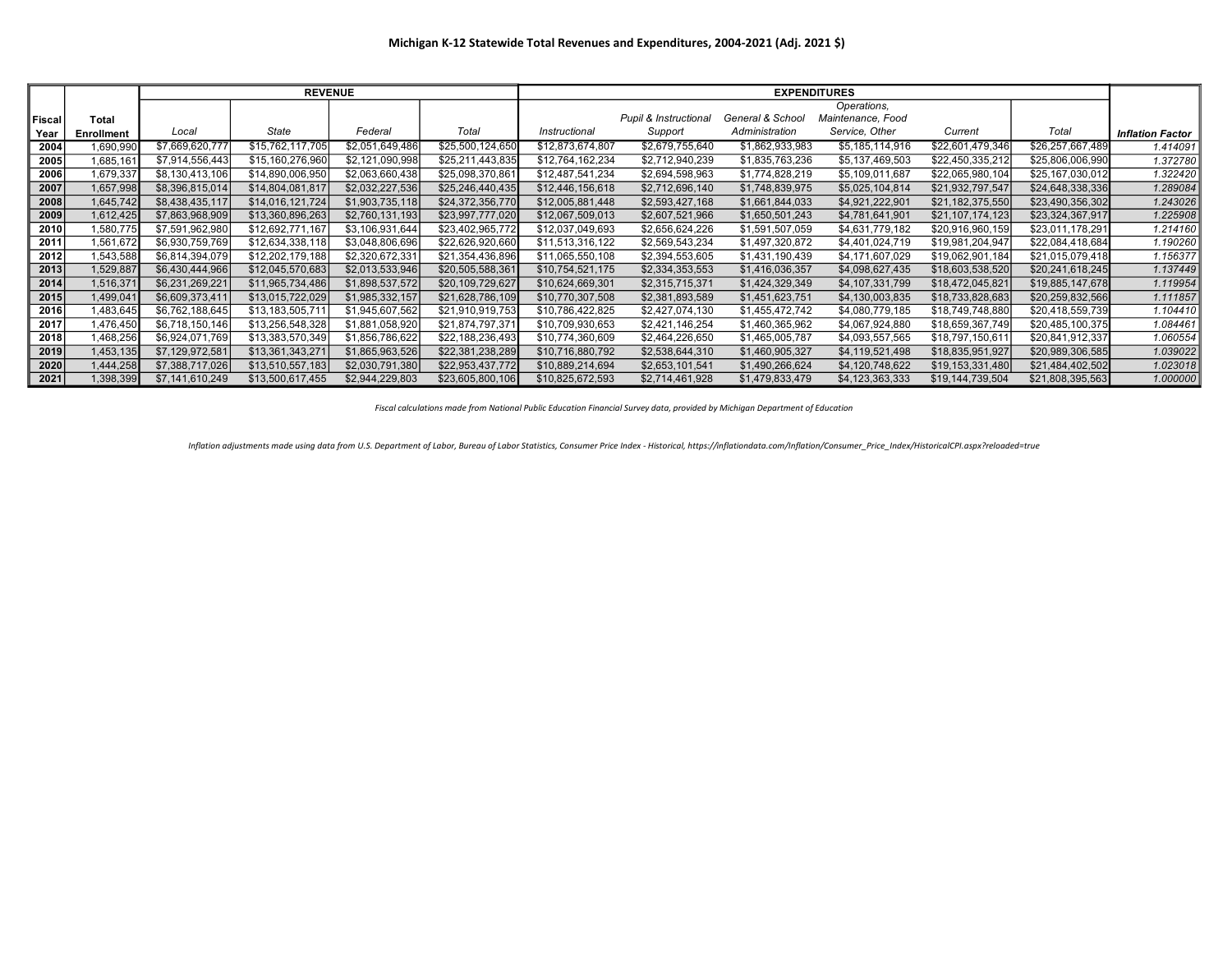### MI Per-Pupil Enrollment Financial Trends, 2004-2021 (Adj. 2021 \$)

|        |                   |         |         | <b>REVENUE</b> |          |              |             |              | <b>EXPENDITURES</b> |          |          |                         |
|--------|-------------------|---------|---------|----------------|----------|--------------|-------------|--------------|---------------------|----------|----------|-------------------------|
|        |                   |         |         |                |          |              |             |              | OPS,                |          |          |                         |
|        |                   |         |         |                |          |              | PUP&        |              | TRNSP,              |          |          |                         |
| Fiscal | <b>Total</b>      |         |         |                |          |              | <b>INST</b> |              | F SVC,              |          |          |                         |
| Year   | <b>Enrollment</b> | Local   | State   | Federal        | Total    | <b>INSTR</b> | <b>SUPT</b> | <b>ADMIN</b> | <b>OTHER</b>        | Current  | Total    | <b>Inflation Factor</b> |
| 2004   | 1,690,990         | \$4,536 | \$9,321 | \$1,213        | \$15,080 | \$7,613      | \$1,585     | \$1,102      | \$3,066             | \$13,366 | \$15,528 | 1.414091                |
| 2005   | 1,685,161         | \$4,697 | \$8,996 | \$1,259        | \$14,961 | \$7,574      | \$1,610     | \$1,089      | \$3,049             | \$13,322 | \$15,314 | 1.372780                |
| 2006   | 1,679,337         | \$4,841 | \$8,867 | \$1,229        | \$14,945 | \$7,436      | \$1,605     | \$1,057      | \$3,042             | \$13,140 | \$14,986 | 1.322420                |
| 2007   | 1,657,998         | \$5,064 | \$8,929 | \$1,226        | \$15,227 | \$7,507      | \$1,636     | \$1,055      | \$3,031             | \$13,228 | \$14,866 | 1.289084                |
| 2008   | 1,645,742         | \$5,127 | \$8,517 | \$1,157        | \$14,809 | \$7,295      | \$1,576     | \$1,010      | \$2,990             | \$12,871 | \$14,273 | 1.243026                |
| 2009   | 1,612,425         | \$4,877 | \$8,286 | \$1,712        | \$14,883 | \$7,484      | \$1,617     | \$1,024      | \$2,965             | \$13,090 | \$14,465 | 1.225908                |
| 2010   | 1,580,775         | \$4,803 | \$8,029 | \$1,965        | \$14,805 | \$7,615      | \$1,681     | \$1,007      | \$2,930             | \$13,232 | \$14,557 | 1.214160                |
| 2011   | 1,561,672         | \$4,438 | \$8,090 | \$1,952        | \$14,489 | \$7,372      | \$1,645     | \$959        | \$2,818             | \$12,795 | \$14,142 | 1.190260                |
| 2012   | 1,543,588         | \$4,415 | \$7,905 | \$1,503        | \$13,834 | \$7,169      | \$1,551     | \$927        | \$2,703             | \$12,350 | \$13,614 | 1.156377                |
| 2013   | 1,529,887         | \$4,203 | \$7,874 | \$1,316        | \$13,403 | \$7,030      | \$1,526     | \$926        | \$2,679             | \$12,160 | \$13,231 | 1.137449                |
| 2014   | 1,516,371         | \$4,109 | \$7,891 | \$1,252        | \$13,262 | \$7,007      | \$1,527     | \$939        | \$2,709             | \$12,182 | \$13,114 | 1.119954                |
| 2015   | 1,499,041         | \$4,409 | \$8,683 | \$1,324        | \$14,428 | \$7,185      | \$1,589     | \$968        | \$2,755             | \$12,497 | \$13,515 | 1.111857                |
| 2016   | 1,483,645         | \$4,558 | \$8,886 | \$1,311        | \$14,768 | \$7,270      | \$1,636     | \$981        | \$2,751             | \$12,638 | \$13,762 | 1.104410                |
| 2017   | 1,476,450         | \$4,550 | \$8,979 | \$1,274        | \$14,816 | \$7,254      | \$1,640     | \$989        | \$2,755             | \$12,638 | \$13,875 | 1.084461                |
| 2018   | 1,468,256         | \$4,716 | \$9,115 | \$1,265        | \$15,112 | \$7,338      | \$1,678     | \$998        | \$2,788             | \$12,802 | \$14,195 | 1.060554                |
| 2019   | 1,453,135         | \$4,907 | \$9,195 | \$1,284        | \$15,402 | \$7,375      | \$1,747     | \$1,005      | \$2,835             | \$12,962 | \$14,444 | 1.039022                |
| 2020   | 1,444,258         | \$5,116 | \$9,355 | \$1,406        | \$15,893 | \$7,540      | \$1,837     | \$1,032      | \$2,853             | \$13,262 | \$14,876 | 1.023018                |
| 2021   | 1,398,399         | \$5,107 | \$9,654 | \$2,105        | \$16,881 | \$7,741      | \$1,941     | \$1,058      | \$2,949             | \$13,690 | \$15,595 | 1.000000                |

Fiscal calculations made from National Public Education Financial Survey data, provided by Michigan Department of Education

Inflation adjustments made using data from U.S. Department of Labor, Bureau of Labor Statistics, Consumer Price Index - Historical,

https://www.mischooldata.org/DistrictSchoolProfiles2/StudentInformation/StudentCounts/StudentCount.aspx